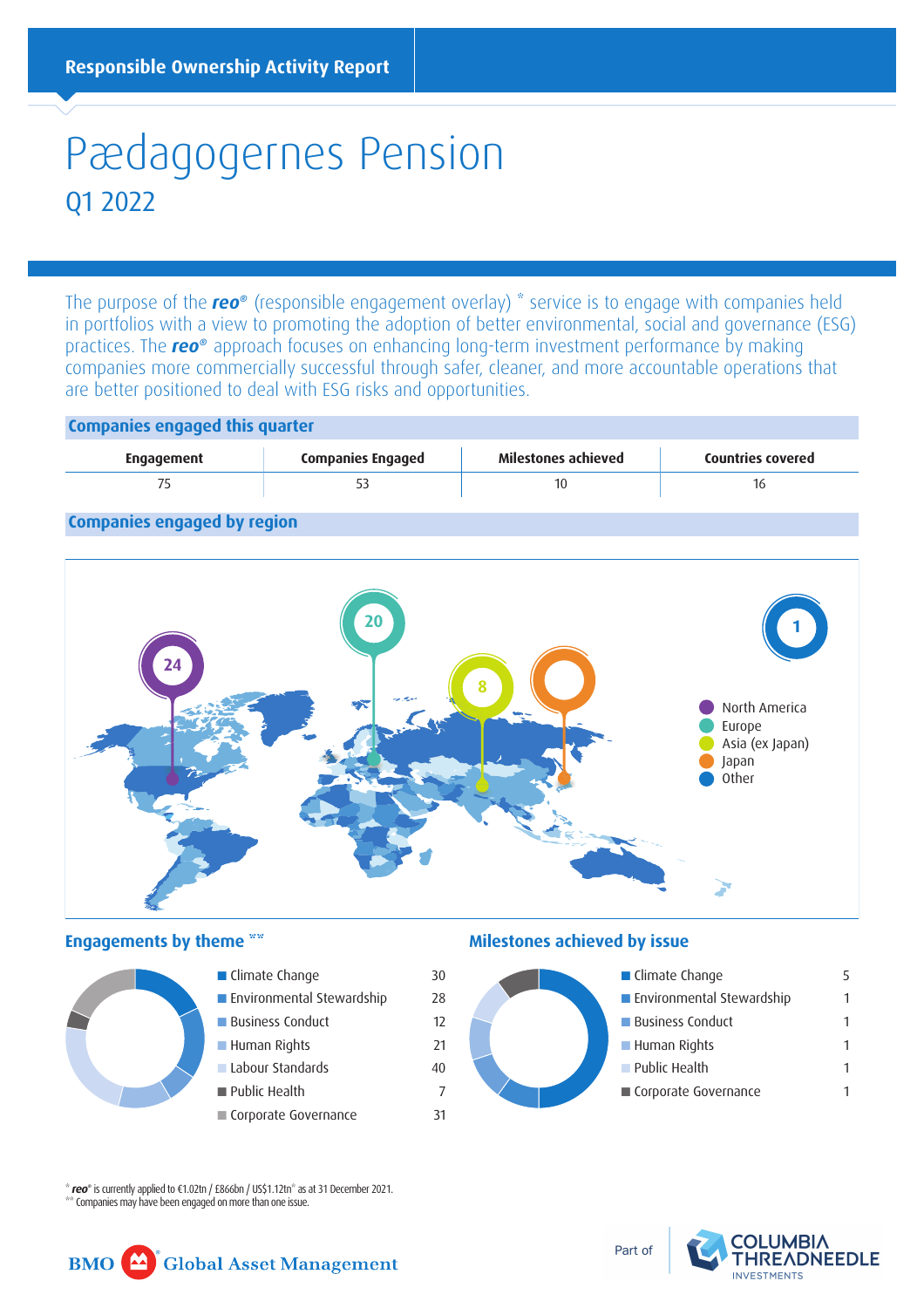#### **Share voting results \*\*\***

| Company meetings voted |     |
|------------------------|-----|
| Items voted            | 430 |

### **Items voted**



# **Votes against and abstentions by category**



\*\*\* This report has been compiled using data supplied by a third-party electronic voting platform provider. The statistics exclude ballots with zero shares and re-registration meetings. Meetings/ballots/proposals are not considered voted if: ballots have been rejected by voting intermediaries (e.g. where necessary documentation (such as Powers of Attorney, beneficial owner confirmation, etc.) was not in place); instructed as "Do not vote" (e.g. in share-blocking markets); or left uninstructed.



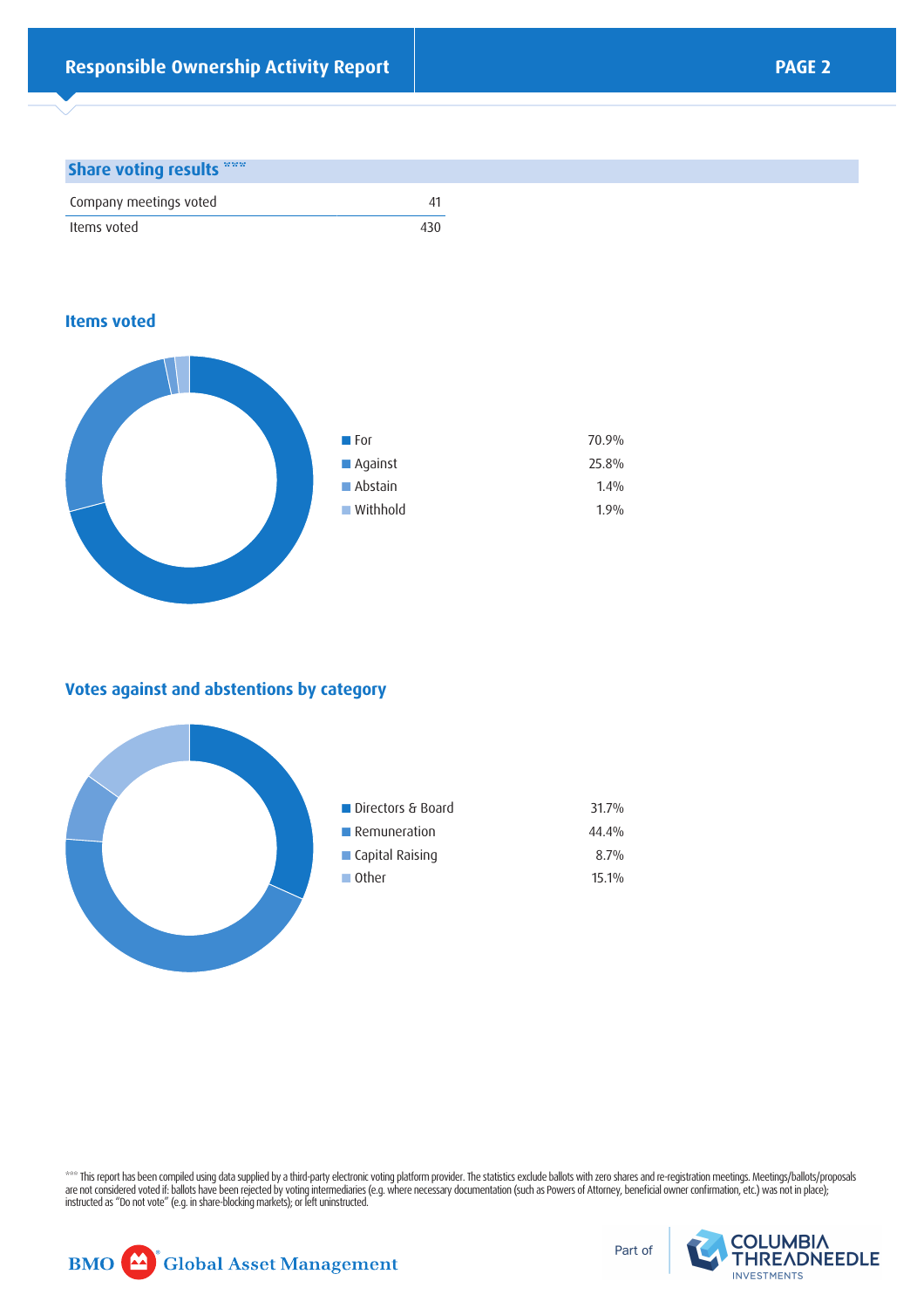## **Engagements and Sustainable Development Goals (SDGs)**

The 17 Sustainable Development Goals (SDGs) were developed by the UN and cross-industry stakeholders with a view to providing a roadmap towards a more sustainable world.

We use the detailed underlying SDG targets to frame company engagement objectives, where relevant, as well as to articulate the positive societal and environmental impacts of engagement. Engagements are systematically captured at a target level, to enable greater accuracy and achieve higher impact.





Engagement: SDG target level



Milestone: SDG level



Milestone: SDG target level

SDG target



\*Other represents SDG targets less than 2% of the relevant SDG Goal.



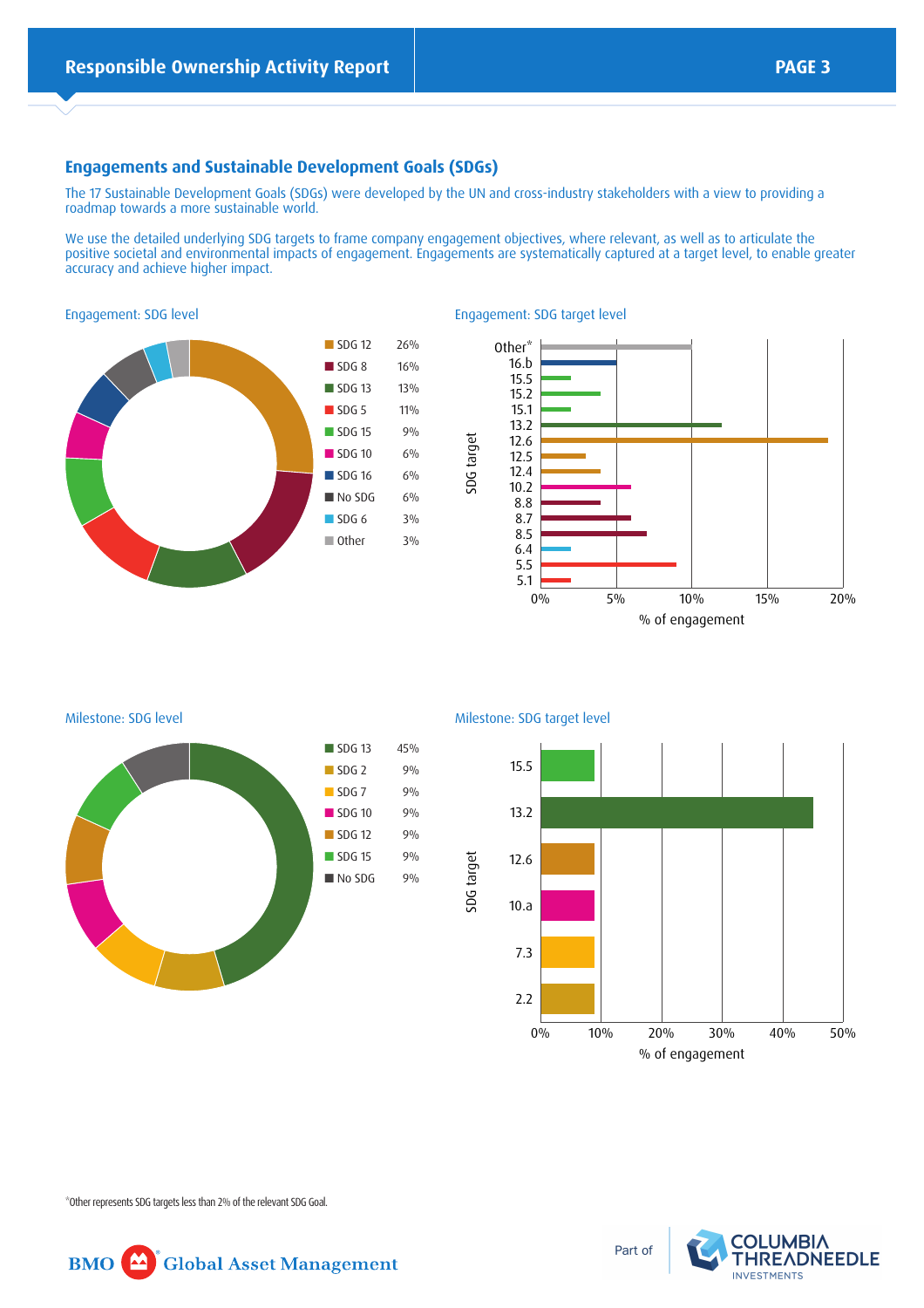# **Engagement case studies**

| Company: ASML Holding NV                                                                                                       | Country: Netherlands                | Sector: Information Technology |
|--------------------------------------------------------------------------------------------------------------------------------|-------------------------------------|--------------------------------|
| <b>Priority Company: -</b>                                                                                                     | <b>ESG Risk Rating:</b>             | Response to engagement: Good   |
| Theme: Labour Standards                                                                                                        | Issue: Diversity and discrimination |                                |
| SDG:<br>-8.5<br>-5.5<br><b>8</b> DECENT MORK AND<br>$\begin{bmatrix} 5 \frac{600R}{6000T} \\ 1 \frac{1}{2} \end{bmatrix}$<br>衜 |                                     |                                |

#### Background

ASML, headquartered in the Netherlands, is a vital player in the semiconductor supply chain, it makes the machines to manufacture semiconductors. Each machine contains over 100,000 parts and costs \$150 million USD. Its main customers include TSMC, Samsung and Intel. It has a near monopoly on extreme ultraviolet lithography technology, which uses advance light to print circuits onto silicon wafers. These EUV machines are required to make the most complex semiconductor chips to power processors. Therefore, downstream semiconductor companies are extremely dependent on ASML.

#### Action

In our Q1 engagement with the company, we first had a discussion with its CFO, where we discussed the company's ESG strategy, remuneration, diversity, chip shortage and innovation. ASML improved its alignment of executive compensation with specific material ESG metrics to ensure senior-level accountability. To address the ongoing challenge with the chip shortage, it identified four key drivers and set specific goals to increase capacity while remaining conscious workers' labour conditions. The company agrees that diversity is an area where progress is required. Given the inflow of female new hires regressed in 2021, ASML is investigating and conducting root cause analysis to understand how the dynamic will support future hiring & retention plans. On water management, ASML conducted a TCFD analysis in 2020 and added a scenario analysis in 2021. To tackle physical risks associated with the Netherlands and San Diego, ASML plans to disclose further detail in 2023.

#### Verdict

The company is a clear leader in ESG practices and continues to evolve. However, the company must strengthen its efforts on diversity; its current target of women in leadership positions is weak compared to peers. We urged the company to set ambitious targets at the Board of Management, where it has currently no females and in its broader workforce to build up the talent pipeline. We followed up with best practices examples and recommendations on workforce diversity, supply chain transparency, water management and conflict minerals to help ASML bolster its ESG leadership position.

**ESG Risk Rating:** Rating of a company's ESG risk exposure and risk management compared to industry peers. Source: MSCI ESG Research Inc. Top quartile: GREEN Second quartile: YELLOW Third quartile: ORANGE Bottom quartile: RED





OLUMBIA

**INVESTMENTS** 

**HREADNEEDLE**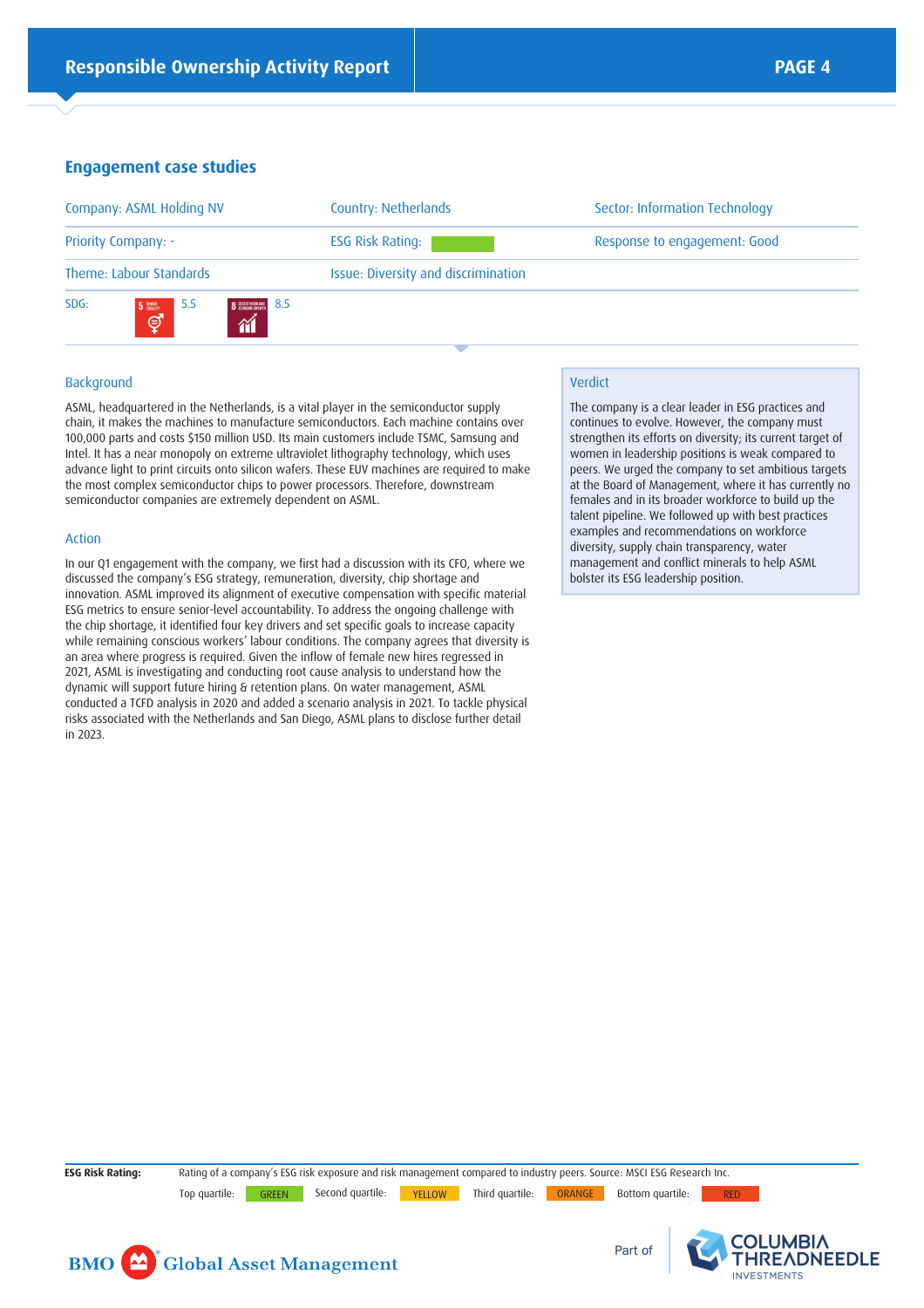#### **Engagement case studies**

| Company: Rio Tinto Ltd                          | Country: Australia       | Sector: Materials            |
|-------------------------------------------------|--------------------------|------------------------------|
| Priority Company: ✔                             | <b>ESG Risk Rating:</b>  | Response to engagement: Good |
| Theme: Human Rights                             | Issue: Indigenous Rights |                              |
| SDG:<br>10.2<br><b>10 REQUIRES</b><br>▴<br>ا⊄چە |                          |                              |

#### Background

Rio Tinto are one of the largest mining companies in the world, extracting a range of commodities in six continents. Multiple mining assets are situated on land traditionally owned or used by Indigenous Peoples, leading to many mining sites being near culturally significant sites. This is a particular challenge in Australia, where weak state protection of cultural heritage sites and poor application of Rio Tinto's human and indigenous rights due diligence processes led to the company's destruction of several significant aboriginal rock shelters in Juukan Gorge in 2020.

#### Action

We have had frequent and ongoing engagements with the company in relation to this specific catastrophe and their reaction, which included the CEO and several senior executives resigning and the chair stepping down. Throughout 2020 we discussed the company's remediation and succession plans. We also voted against their Remuneration Report at the 2021 AGM due to malus and clawback provisions not being sufficiently applied to the former CEO's compensation, and against the Chair of the Sustainability Committee due to their accountability for the failure in governance and risk management that led to the incident. Our recent engagements have focused on how the company is implementing widespread reforms on how they manage projects, engage communities, and ensure indigenous representation in decision making. We also sent the company our expectations on Indigenous Rights in the extractives sector and discussed them in light of the company's plans to launch country-specific indigenous advisory groups that advise management teams on all indigenous affairs.

#### Verdict

The leadership change appears to have precipitated a wholesale reformation of the company's culture, as demonstrated by the bold step of publishing an independent report on their workplace culture in full. This report revealed widespread issues with sexism and bullying as well as racism. However, engagement with the Chief People Officer showed that the leadership and broader employee base is fully committed to implementing all recommendations in the report and publicly disclosing the results. The company has already started to strengthen their engagement with and awareness of indigenous rights; we believe the wider cultural changes will only assist in this regard and will continue to engage on the transformation.

**ESG Risk Rating:** Rating of a company's ESG risk exposure and risk management compared to industry peers. Source: MSCI ESG Research Inc. Top quartile: GREEN Second quartile: YELLOW Third quartile: ORANGE Bottom quartile: RED